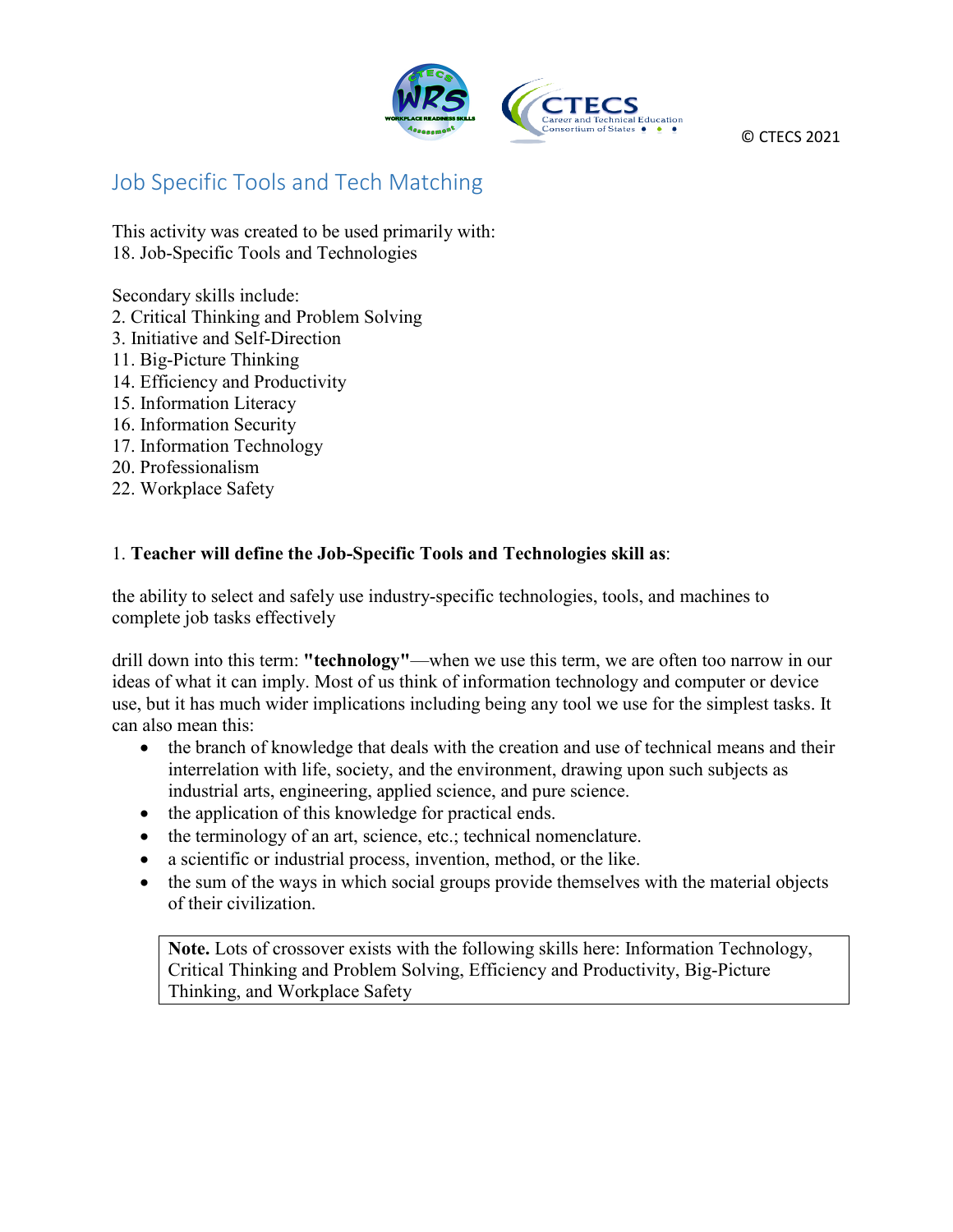

2. Teacher will present various strategies students could use to improve choosing the correct tool for the job, including answering the following (go over this with students):

- 1. What do you want to accomplish? Can you define the task or is it about making a task safer or more efficient?
- 2. What tool, tech, or equipment do you want to replace? Or is this an absolute need? How dire is this need to replace?
- 3. What functionality of the new technology would make you better at performing your job? What might be its limitations?
- 4. How do you shop for this tool or technology? Can you narrow down your choice? What factors influence these consumer decisions?
- 5. What is the appropriate balance between want, need, and cost? Tech limitations, shelflife, level of support and long-term goals can be important factors in finding the balance and informing your choice.

**Note**. Ask students which tools and machines they use in their daily lives. Transportation and infrastructure is often overlooked because they are such primary needs and provide crucial access.

3. Teacher might introduce this topic/activity by asking the students how tech and tool choices could benefit or hurt small business owners and entrepreneurs. What is at stake for purchasing any tool or equipment? What is risked and what is gained? What are other factors behind bringing on new technologies?

**Note**: Education and training is one of the most costly expenses that businesses face, yet any time a business changes the technology, tools, or machines, or even the protective equipment used on a job, employees must be trained. Even if the business owner has no employees, learning anything new is a cost of time and the owner must be assured that they will reap the intended benefits before making the decision to purchase new equipment. Students in public education may not be aware that these are the only years they can get education for free (even though their education is among the highest of costs to taxpayers, including those taxpayers who do not have children of their own in the system). You might ask your students why this cost is so highly valued by the public.

4. Use the questions in #2 to help students make a decision about purchasing a new tool, machine, piece of equipment, or technology upgrade for a scenario workplace based on the program you teach. Choosing not to make a purchase is still a choice. It will help them understand what's at stake in a workplace environment if they can walk through this decision tree. This can teach them about emerging tools and technologies used in your related industry.

5. Design a simple matching game wherein the teacher gives students the job (based on their program) and has them select from a list of potential tools or technologies they can choose from.